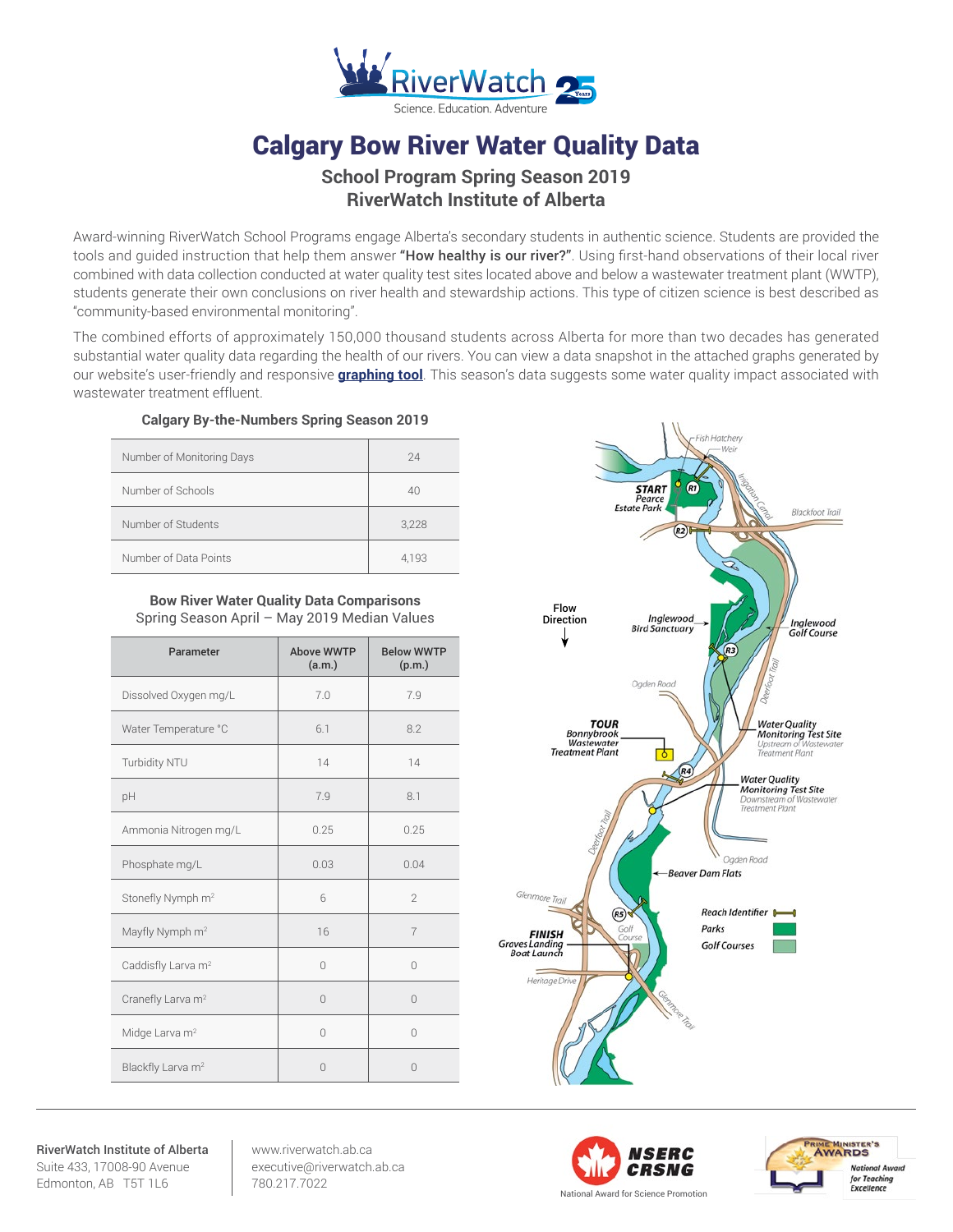

Dissolved oxygen concentrations are measured using Hach kits with a drop-by-drop titration to show a change in water color until totally clear. Dissolved oxygen is tested during daylight while macrophyte and algae photosynthesis is underway and generating oxygen. The first upstream test site is sampled in the morning; the second downstream test site is sampled in the early afternoon.



Water temperatures are measured using a digital thermometer placed in flowing, shallow water near shore. The first upstream test site is sampled in the morning; the second downstream test site is sampled in the early afternoon.



Turbidity is measured by slowly pouring water into a graduated cylinder marked with "Nephelometric Turbidity Units" or NTU's.

River pH is measured using Hach kits that compare a change in water color.



# **Ammonia Nitrogen (mg/L) Phosphorus (mg/L)**



Ammonia nitrogen concentrations are measured by dipping Hach test strips into water and noting the color change.

Orthophosphate concentrations are measured with Hach kits that compare a change in water color.

**To review data with our online graphing tool, visit <www.riverwatch.ab.ca/science/data>**



#### For more information, visit **[riverwatch.ab.ca](http://riverwatch.ab.ca)**